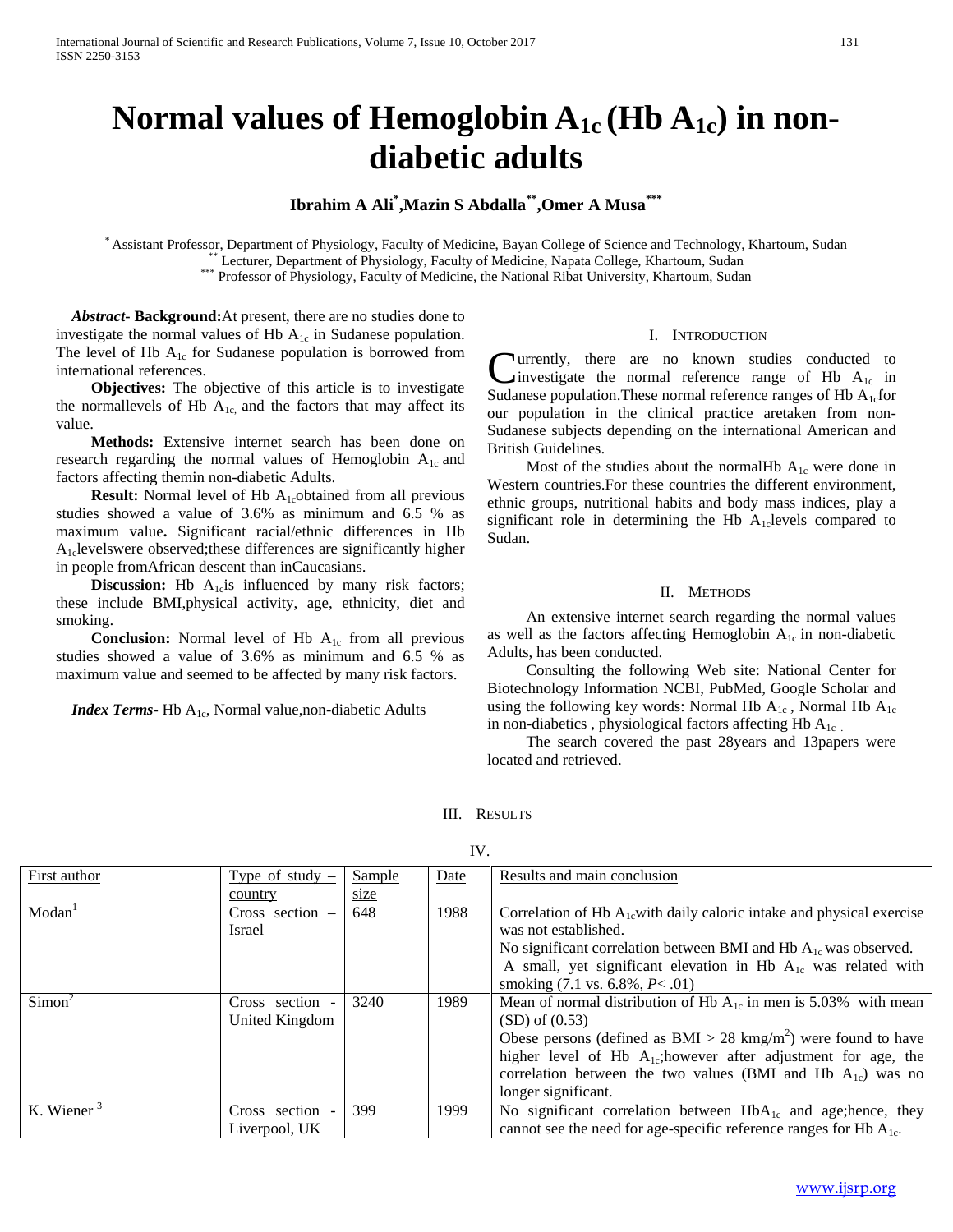| Boltri <sup>4</sup>                                                                             | Cross section -<br><b>USA</b>      | 4880 | 1999 -<br>2000  | Hb $A_{1c}$ level showed significant racial/ethnic dependency where it<br>was significantly higher in Blacks and Hispanics.                                                                                                                                                                                                                                                                                   |
|-------------------------------------------------------------------------------------------------|------------------------------------|------|-----------------|---------------------------------------------------------------------------------------------------------------------------------------------------------------------------------------------------------------------------------------------------------------------------------------------------------------------------------------------------------------------------------------------------------------|
| Boeing $5$                                                                                      | cross section -<br>Germany         | 1773 | 2000            | There is a direct relationship between risk of increased Hb $A_{1c}$<br>andthe intake ofhigh energy and energy-adjusted saturated fats.<br>Hb $A_{1c}$ levels did not correlate with physical activity.<br>Obesity was related with higher Hb $A_{1c}$ levels.                                                                                                                                                |
| Sargeanta <sup>6</sup>                                                                          | Cross section -<br>Cambridge<br>UK | 2704 | 2000            | A dose-response relationship between $HbA_{1C}$ levels and the daily<br>smoked cigarettes was observed. A positive association with total<br>smoking exposure as measured by pack-years was detected as well.                                                                                                                                                                                                 |
| Gulliford <sup>7</sup>                                                                          | Cross section -<br>England         | 9772 | 2001            | The study detected a Hb $A_{1c}$ mean of normal distribution ngeneral<br>population to be $6.34\%$ with mean (SD) of (0.85).<br>Found a 0.180% lower Hb $A_{1c}$ in participants who exercise<br>compared to those with no or little physical activity; Hb $A_{1c}$ seemed<br>to be correlating with the level of physical activity<br>Smokinghad a direct association with higher Hb A <sub>1c</sub> levels. |
| Pani <sup>8</sup>                                                                               | Cross section -<br>UK              | 2473 | $200 -$<br>2004 | They stated that the results established clearlyan Hb $A_{1c}$ increment<br>in correlation with age, despite the multivariate adjustments for sex,<br>fasting, and 2-hour post-load glucose; and suggested that other<br>factors not related to glycaemia may weigh in the relationship of<br>Hb $A_{1c}$ with age.                                                                                           |
| International<br>Expert<br>Committee <sup>9</sup>                                               | cross section                      |      | 2009            | Hb $A_{1c}$ is helpful diagnostic value in diabetes the diagnose can be<br>established when the Hb $A_{1c}$ level is 6.5% and more.                                                                                                                                                                                                                                                                           |
| International Federation of<br>Clinical<br>Chemistry<br>and<br>Laboratory Medicine (IFCC)<br>10 | Cross section                      |      | 2009            | The non-diabetic 'normal' range being 4-6%.                                                                                                                                                                                                                                                                                                                                                                   |
| Ziemer <sup>11</sup>                                                                            | Cross section -<br><b>USA</b>      | 1581 | 2010            | Hb $A_{1c}$ levels were found to be higher in people from African<br>descend than in Caucasian people across the full spectrum of<br>glycaemia after adjustments for plasma glucose and other factors<br>known to correlate with Hb $A_{1c}$ levels.                                                                                                                                                          |
| Nathan $12$                                                                                     | Cross section -<br>$London - UK$   | 78   | 2011            | Normal range of Hb A <sub>1c</sub> test for non-diabetic people is between 3.6<br>$-5.5 \%$ .                                                                                                                                                                                                                                                                                                                 |
| WHO report $^{13}$                                                                              |                                    |      | 2011            | Hb $A_{1c}$ of 6.5% was recommended as the diagnostic cut-off point for<br>diabetes.                                                                                                                                                                                                                                                                                                                          |

#### V. DISCUSSION

From all the studies done about normal level of Hb  $A_{1c}$  the minimum value was 3.6 % and the maximum value was 6.5  $\frac{9}{6}$  (2,7,10,12)

 There are significant racial/ethnic differences in Hb  $A_{1c}$  levels, which are significantly higher in Blacks than white.

Hb  $A_1$ <sub>c</sub>increased with all the known risk factors for diabetes (e,g obesity)  $^{(2,5)}$  and decrease with increase in physicalactivity<sup>(7)</sup>, but the age, diet and smoking appeared as a factor influencing Hb  $A_1$ cindependently.  $(1,2,3,5,6,7,8)$ 

#### VI. CONCLUSION

 By reviewing all the previous studies,blood levels of Hb A1cdemonstrated values of 3.6% asminimumand 6.5 % as maximum value. (2,7,10,12)

#### **REFERENCES**

- [1] Modan M, Meytes D, Rozeman P, Yosef SB, Sehayek E, Yosef NB, Significance of high Hb A1c levels in normal glucose tolerance. Diabetes Care 1988 05;11(5):422-428.
- [2] Simon D, Senan C, Garnier P, Saint-Paul M, Papoz L. Epidemiological features of glycated haemoglobin  $A_{1c}$ distribution in a healthy population. The Telecom Study. Diabetologia 1989 12;32(0012-186; 12):864-869.
- [3] K.Wiener, N.B.Roberts Age does not influence levels of  $HbA_{1c}$  in normal subject, DOI[: dx.doi.org/10.1093/qjmed/92.3.169](http://dx.doi.org/10.1093/qjmed/92.3.169) - 169-173First published online: 1 March 1999
- [4] [Boltri JM,](http://www.ncbi.nlm.nih.gov/pubmed/?term=Boltri%20JM%5BAuthor%5D&cauthor=true&cauthor_uid=16259477) [Okosun IS,](http://www.ncbi.nlm.nih.gov/pubmed/?term=Okosun%20IS%5BAuthor%5D&cauthor=true&cauthor_uid=16259477) [Davis-Smith M,](http://www.ncbi.nlm.nih.gov/pubmed/?term=Davis-Smith%20M%5BAuthor%5D&cauthor=true&cauthor_uid=16259477) [Vogel RL](http://www.ncbi.nlm.nih.gov/pubmed/?term=Vogel%20RL%5BAuthor%5D&cauthor=true&cauthor_uid=16259477) Hemoglobin A<sub>1c</sub> levels in diagnosed and undiagnosed black, Hispanic, and white persons with diabetes [. Ethn Dis.1](http://www.ncbi.nlm.nih.gov/pubmed/16259477)999-2000.
- [5] Boeing H, Weisgerber UM, Jeckel A, Rose HJ, Kroke A. Association between glycated hemoglobin and diet and other lifestyle factors in a nondiabetic population: cross-sectional evaluation of data from the Potsdam cohort of the European Prospective Investigation into Cancer and Nutrition Study. Am J Clin Nutr 2000 May;71(5):1115-1122.
- [6] Sargeant LA, Khaw KT, Bingham S, Day NE, Luben RN, Oakes S. Cigarette smoking and glycaemia: the EPIC-Norfolk Study. European Prospective Investigation into Cancer. Int J Epidemiol 2001 Jun;30(3):547- 554.